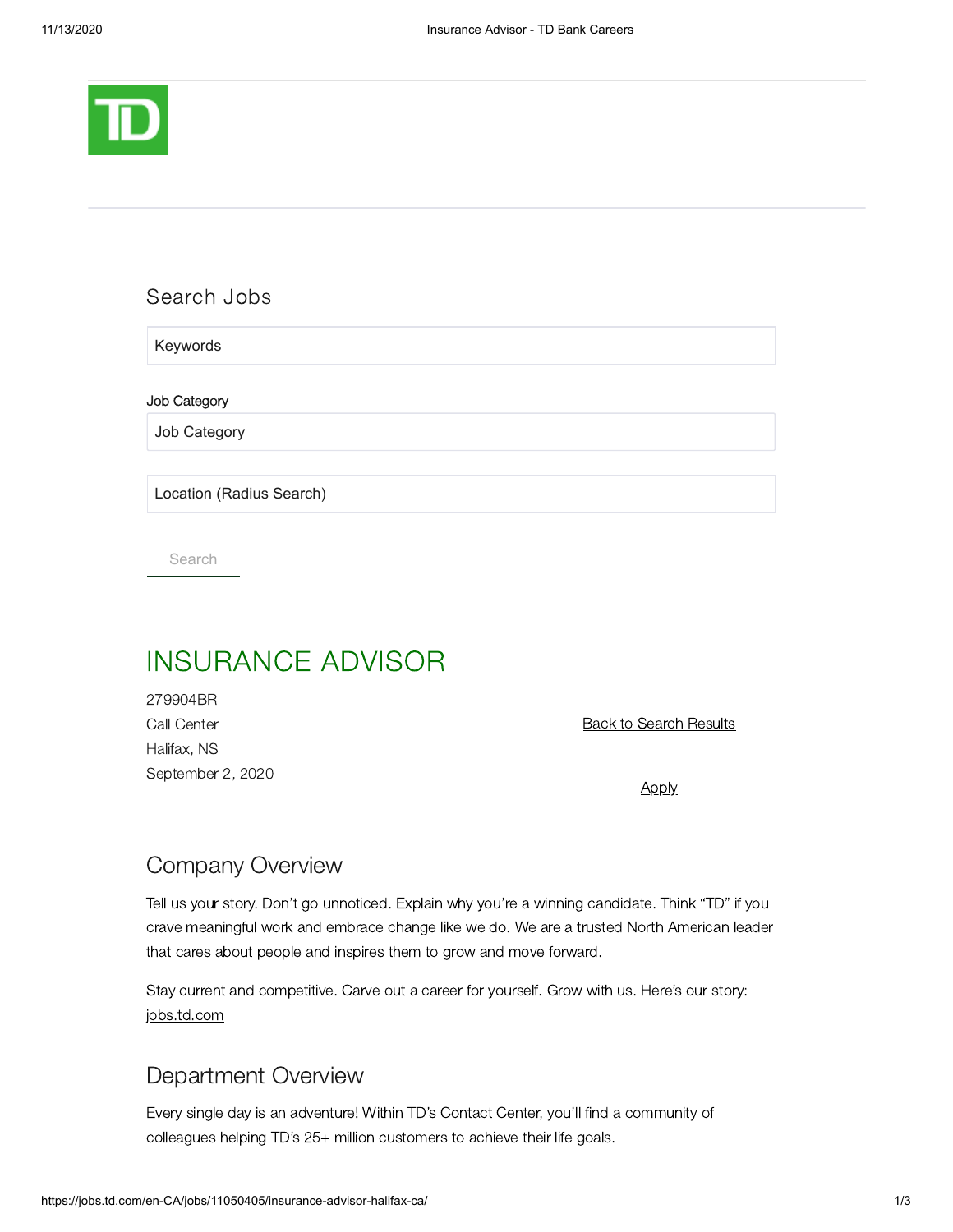#### 11/13/2020 Insurance Advisor - TD Bank Careers

Your role within the Contact Center is essential to TD's success, as our customers are at the center of everything we do. You'll support customers and internal/external partners with a variety of financial services through inbound and outbound calls, and digital channels.

Grow, learn and lead; beyond your day-to-day work, you'll be supported with professional development and encouraged to build an exciting career at TD. You'll help deliver a legendary experience to our business, our customers' lives and our communities.

# Job Description

Reporting to the Team Leader, Client Services, the Insurance Advisor, counsels individuals in regards to their auto and property insurance needs and maintains the maximum level of service for our existing clients; handles service and sales calls to ensure the maximum level of service for our clients. Each call is different and we support you to ensure your success at work and we help you develop your competencies through coaching.

Our training programs are within the best in the industry.

#### Our program involves:

• Leader led two week licensing course to prepare for the mandatory professional insurance exam.

- 5 weeks in class product training
- 6 weeks practicum
- Responsible for achieving sales, quotes and call targets.
- Cross sell a variety of products at every opportunity
- Ensures quality and productivity objectives are met.
- Accountable for providing a high level of service to our clients.
- Flexible to perform various assigned tasks
- Promotes company features and benefits as part of ongoing portfolio reviews.
- Promotes client loyalty through attention to detail and relationship-building.
- Remains current on all company philosophies and procedures.
- Accepts risks within established guidelines.

### **Requirements**

- You have a strong aptitude for sales
- You have a superior client service orientation.
- You have the ability to communicate effectively with clients, both verbally and in writing.
- You have excellent interpersonal skills
- You have excellent organization and time management skills.
- You possess a professional telephone manner.
- You have demonstrated your ability to function effectively in a fast-paced, multifaceted environment.
- You maintain a positive demeanour and foster team spirit.
- You have strong analytical and decision making abilities